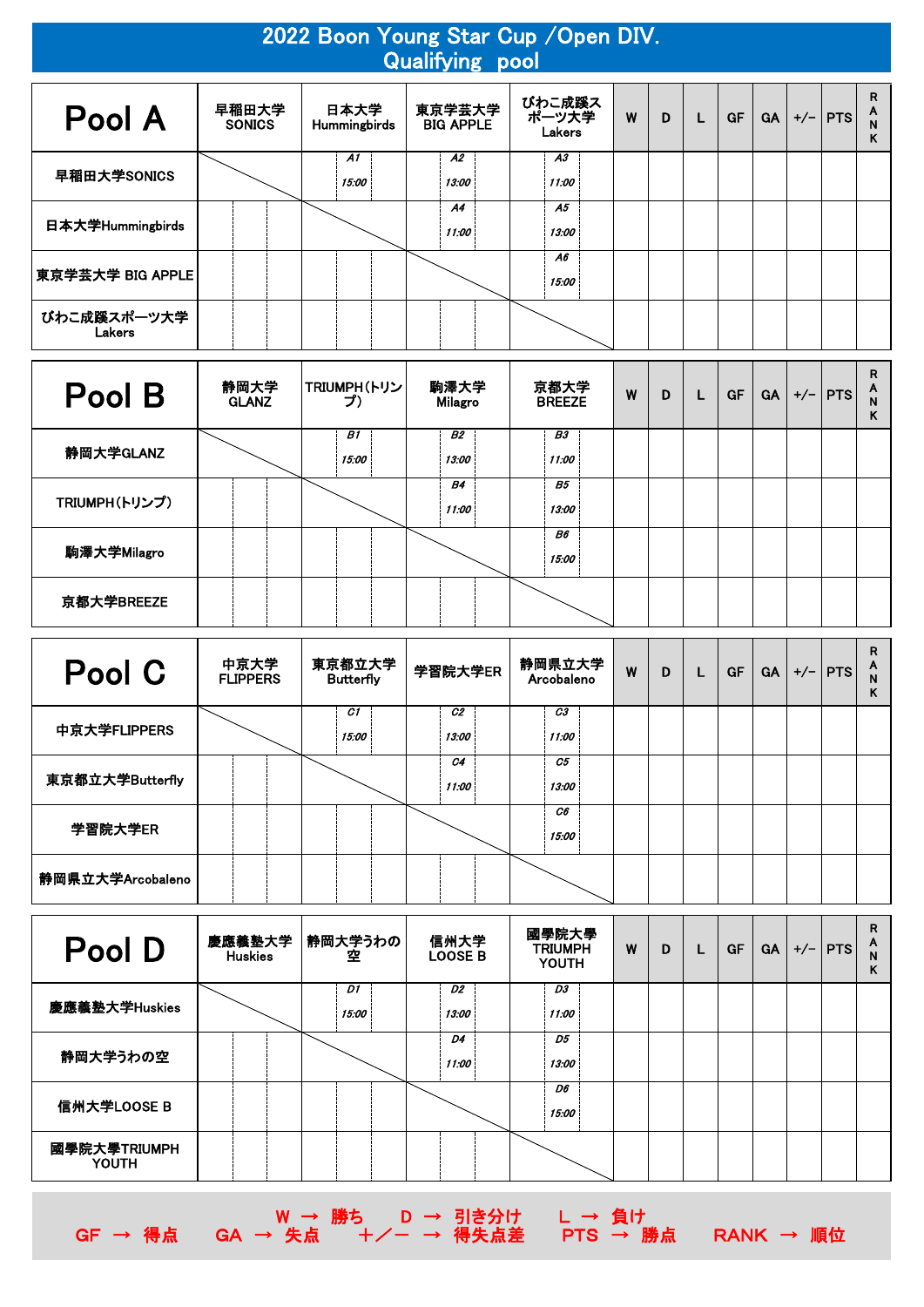| 2022 Boon Young Star Cup / Open DIV.<br><b>Qualifying pool</b> |                      |                         |                          |             |   |   |    |           |           |  |             |                  |  |  |
|----------------------------------------------------------------|----------------------|-------------------------|--------------------------|-------------|---|---|----|-----------|-----------|--|-------------|------------------|--|--|
| Pool E                                                         | 信州大学<br><b>LOOSE</b> | 法政大学ASA-<br><b>MACS</b> | 横浜国立大学<br><b>COUGARS</b> | 一橋大学UFO     | W | D | L. | <b>GF</b> | <b>GA</b> |  | $+/-$   PTS | R<br>A<br>N<br>Κ |  |  |
| 信州大学LOOSE                                                      |                      | E1<br>15:00             | E2<br>13:00              | E3<br>11:00 |   |   |    |           |           |  |             |                  |  |  |
| 法政大学ASA-MACS                                                   |                      |                         | E4<br>11:00              | E5<br>13:00 |   |   |    |           |           |  |             |                  |  |  |
| 横浜国立大学COUGARS                                                  |                      |                         |                          | E6<br>15:00 |   |   |    |           |           |  |             |                  |  |  |
| 一橋大学UFO                                                        |                      |                         |                          |             |   |   |    |           |           |  |             |                  |  |  |

| <b>Pool F</b>       | 明治大学フリー<br>  フライヤーズ | <b>Bays</b> | 龍谷大学ROC-<br>A-AIR       | マック真っ暗      | W | D | GF | GA | $+/-$   PTS | R<br>A<br>κ |
|---------------------|---------------------|-------------|-------------------------|-------------|---|---|----|----|-------------|-------------|
| 明治大学フリーフライヤー<br>- オ |                     | F1<br>15:00 | F <sub>2</sub><br>13:00 | F3<br>11:00 |   |   |    |    |             |             |
| <b>Bays</b>         |                     |             | F4<br>11:00             | F5<br>13:00 |   |   |    |    |             |             |
| 龍谷大学ROC-A-AIR       |                     |             |                         | F6<br>15:00 |   |   |    |    |             |             |
| マック真っ暗              |                     |             |                         |             |   |   |    |    |             |             |

| Pool G      | │千葉大学Mistral│神戸大学ビーフ│東京外国語大学│<br>│千葉大学Mistral│神戸ナー |             | W | D | <b>GF</b> | GA | $+/-$ PTS | R<br>A<br>N<br>K |
|-------------|----------------------------------------------------|-------------|---|---|-----------|----|-----------|------------------|
| 千葉大学Mistral | G1<br>13:00                                        | G2<br>11:00 |   |   |           |    |           |                  |
| 神戸大学ビーフリー   |                                                    | G3<br>15:00 |   |   |           |    |           |                  |
| 東京外国語大学MAX  |                                                    |             |   |   |           |    |           |                  |

| Pool H          | 名古屋大学<br><b>Blooms</b> | 筑波大学<br><b>INVERHOUSE</b> | 東洋大学<br><b>JAVELINAUTS</b> | W | D | <b>GF</b> | <b>GA</b> | $+/-$   PTS | R<br>А |
|-----------------|------------------------|---------------------------|----------------------------|---|---|-----------|-----------|-------------|--------|
| 名古屋大学Blooms     |                        | H1<br>13:00               | H2<br>11:00                |   |   |           |           |             |        |
| 筑波大学INVERHOUSE  |                        |                           | H <sub>3</sub><br>15:00    |   |   |           |           |             |        |
| 東洋大学JAVELINAUTS |                        |                           |                            |   |   |           |           |             |        |

W → 勝ち D → 引き分け L → 負け GF → 得点 GA → 失点 +/- → 得失点差 PTS → 勝点 RANK → 順位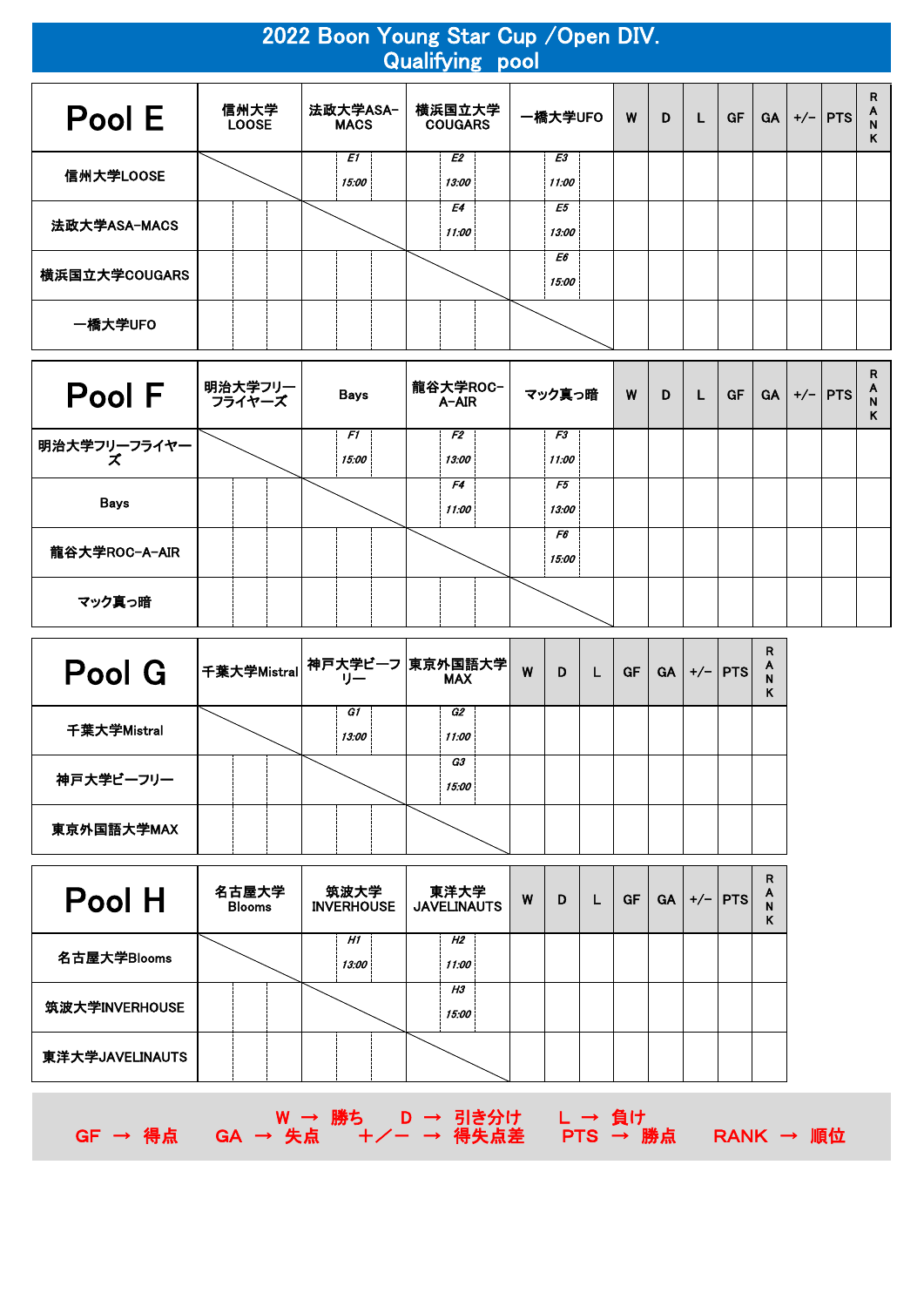|           |              | 2022 Boon Young Star Cup / Open DIV.<br><b>Temporary ranking</b> |            |       |           |    |                                                    |                      |
|-----------|--------------|------------------------------------------------------------------|------------|-------|-----------|----|----------------------------------------------------|----------------------|
| Pool RANK |              | <b>TEAM NAME</b>                                                 | <b>PTS</b> | $+/-$ | <b>GF</b> | GA |                                                    | Temporary<br>ranking |
| Pool A    |              |                                                                  |            |       |           |    |                                                    |                      |
| Pool B    |              |                                                                  |            |       |           |    |                                                    |                      |
| Pool C    | R            |                                                                  |            |       |           |    | 1                                                  |                      |
| Pool D    | $\bf a$<br>n |                                                                  |            |       |           |    | S                                                  |                      |
| Pool E    | k            |                                                                  |            |       |           |    |                                                    |                      |
| Pool F    | 1            |                                                                  |            |       |           |    | 8                                                  |                      |
| Pool G    |              |                                                                  |            |       |           |    |                                                    |                      |
| Pool H    |              |                                                                  |            |       |           |    |                                                    |                      |
| Pool A    |              |                                                                  |            |       |           |    |                                                    |                      |
| Pool B    |              |                                                                  |            |       |           |    |                                                    |                      |
| Pool C    | R            |                                                                  |            |       |           |    | 9                                                  |                      |
| Pool D    | a<br>n       |                                                                  |            |       |           |    | \$                                                 |                      |
| Pool E    | k            |                                                                  |            |       |           |    | 1                                                  |                      |
| Pool F    | $\mathbf 2$  |                                                                  |            |       |           |    | 6                                                  |                      |
| Pool G    |              |                                                                  |            |       |           |    |                                                    |                      |
| Pool H    |              |                                                                  |            |       |           |    |                                                    |                      |
| Pool A    |              |                                                                  |            |       |           |    |                                                    |                      |
| Pool B    |              |                                                                  |            |       |           |    |                                                    |                      |
| Pool C    | R            |                                                                  |            |       |           |    | 1<br>$\overline{7}$                                |                      |
| Pool D    | $\bf a$<br>n |                                                                  |            |       |           |    | S                                                  |                      |
| Pool E    | k            |                                                                  |            |       |           |    |                                                    |                      |
| Pool F    | 3            |                                                                  |            |       |           |    | $\overline{\mathbf{c}}$<br>$\overline{\mathbf{4}}$ |                      |
| Pool G    |              |                                                                  |            |       |           |    |                                                    |                      |
| Pool H    |              |                                                                  |            |       |           |    |                                                    |                      |
| Pool A    |              |                                                                  |            |       |           |    |                                                    |                      |
| Pool B    | ${\sf R}$    |                                                                  |            |       |           |    | $\overline{\mathbf{c}}$<br>$\overline{5}$          |                      |
| Pool C    | a<br>n       |                                                                  |            |       |           |    |                                                    |                      |
| Pool D    | k            |                                                                  |            |       |           |    | S                                                  |                      |
| Pool E    | 4            |                                                                  |            |       |           |    | $\bf 3$<br>$\bf{0}$                                |                      |
| Pool F    |              |                                                                  |            |       |           |    |                                                    |                      |

・Pool全試合結果を反映し、行った試合数で各ポイント(PTS・+/-・GF・GA)を割る。

・Pool内順位が同順位で決定する。

①:PTS(勝ち点)の多いチームを上位とする。

②:①で決定しない場合、+/-(得失点差)の多いチームを上位とする。

③:②で決定しない場合、GF(得点)の多いチームを上位とする。

④:③で決定しない場合、GA(失点)の少ないチームを上位とする。

⑤:④で決定しない場合、事務局の抽選で決定する。

注意:1チームが決定しても、前の決定方法に戻ることは致しません。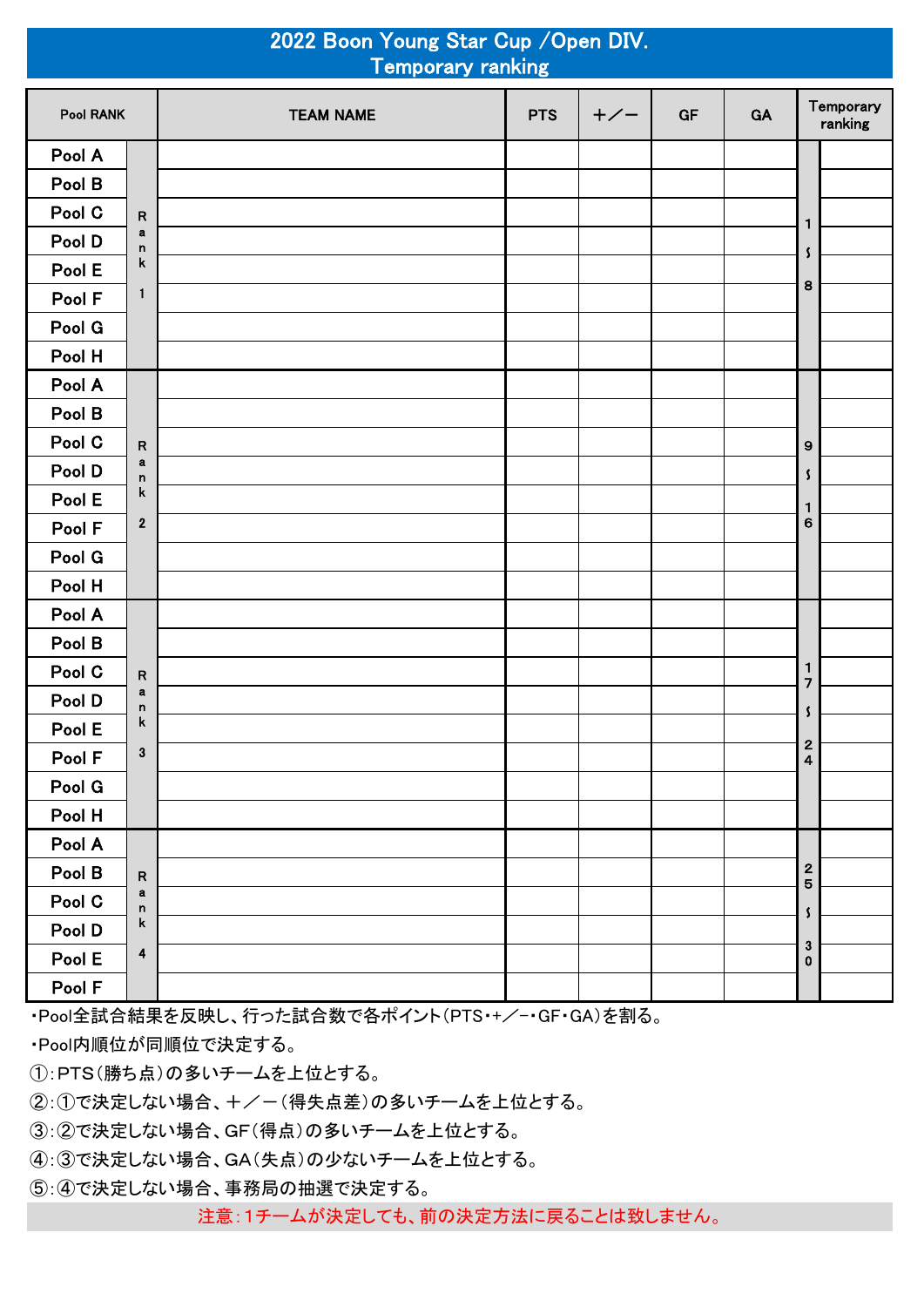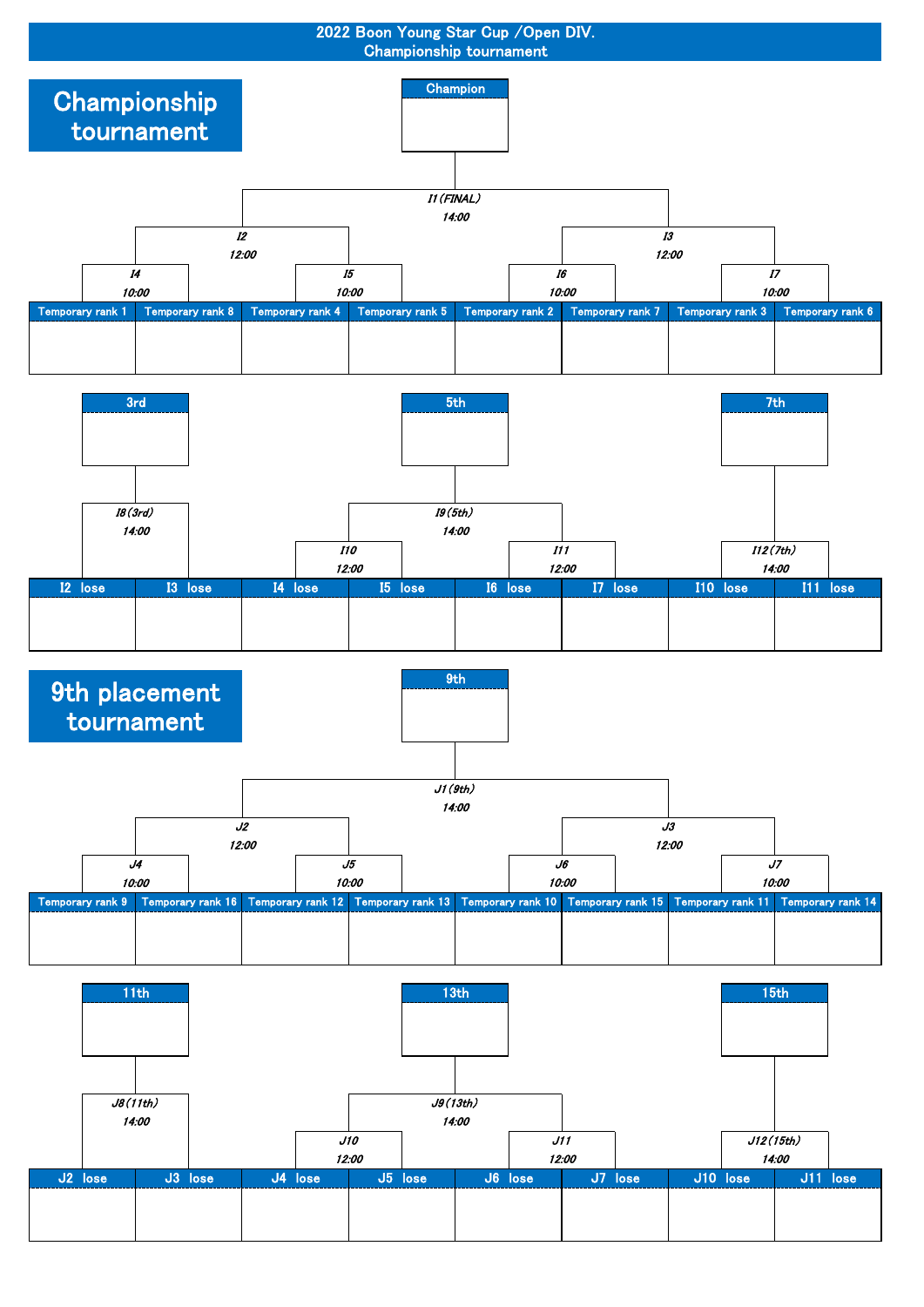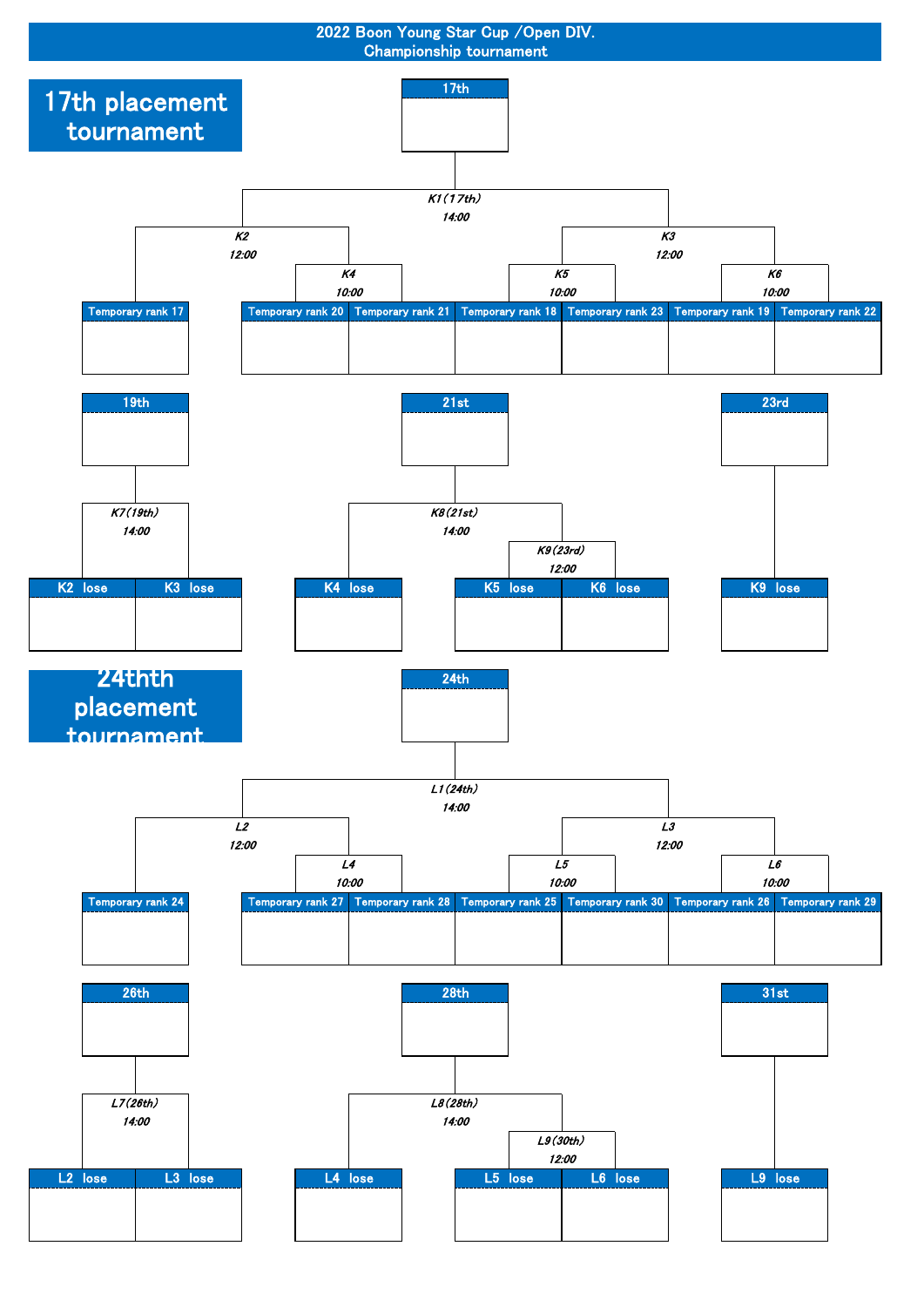## 2022 Boon Young Star Cup /Women's DIV. Qualifying pool

| Pool M      | 早稲田大学<br><b>SONICS</b> | 静岡大学<br><b>GLANZ</b> | 国際基督教大学 <br>ウィンズ   | 駒澤大学<br><b>Milagro</b>  | W | D | L | <b>GF</b> | <b>GA</b> | $+/-$   PTS | R<br>A<br>N<br>Κ |
|-------------|------------------------|----------------------|--------------------|-------------------------|---|---|---|-----------|-----------|-------------|------------------|
| 早稲田大学SONICS |                        | <b>M1</b><br>14:00   | <b>M2</b><br>12:00 | M <sub>3</sub><br>10:00 |   |   |   |           |           |             |                  |
| 静岡大学GLANZ   |                        |                      | <b>M4</b><br>10:00 | M5<br>12:00             |   |   |   |           |           |             |                  |
| 国際基督教大学ウィンズ |                        |                      |                    | <b>M6</b><br>14:00      |   |   |   |           |           |             |                  |
| 駒澤大学Milagro |                        |                      |                    |                         |   |   |   |           |           |             |                  |

| Pool N      | Arcobaleno | 宇都宮大学<br>chaoz $\bigstar$ | 千葉大学ミスト<br>ウル | ゆめかわ                    | W | D | L | <b>GF</b> | <b>GA</b> | $+/-$   PTS | R<br>A<br>N<br>ĸ |
|-------------|------------|---------------------------|---------------|-------------------------|---|---|---|-----------|-----------|-------------|------------------|
| Arcobaleno  |            | <b>N1</b><br>14:00        | N2<br>12:00   | N3<br>10:00             |   |   |   |           |           |             |                  |
| 宇都宮大学chaoz★ |            |                           | N4<br>10:00   | N <sub>5</sub><br>12:00 |   |   |   |           |           |             |                  |
| 千葉大学ミストラル   |            |                           |               | N6<br>14:00             |   |   |   |           |           |             |                  |
| ゆめかわ        |            |                           |               |                         |   |   |   |           |           |             |                  |

| Pool O        | 静岡大学うわの <br> <br> 空 | 慶應義塾大学<br><b>HUSKIES</b> | 東京外国語大学 <br><b>MAX</b> | 名古屋大学<br><b>Blooms</b> | W | D | L | <b>GF</b> | <b>GA</b> | $+/-$   PTS | R<br>A<br>N<br>Κ |
|---------------|---------------------|--------------------------|------------------------|------------------------|---|---|---|-----------|-----------|-------------|------------------|
| 静岡大学うわの空      |                     | 01<br>14:00              | 02<br>12:00            | 03<br>10:00            |   |   |   |           |           |             |                  |
| 慶應義塾大学HUSKIES |                     |                          | 04<br>10:00            | 05<br>12:00            |   |   |   |           |           |             |                  |
| 東京外国語大学MAX    |                     |                          |                        | 06<br>14:00            |   |   |   |           |           |             |                  |
| 名古屋大学Blooms   |                     |                          |                        |                        |   |   |   |           |           |             |                  |

W → 勝ち D → 引き分け L → 負け GF → 得点 GA → 失点 +/- → 得失点差 PTS → 勝点 RANK → 順位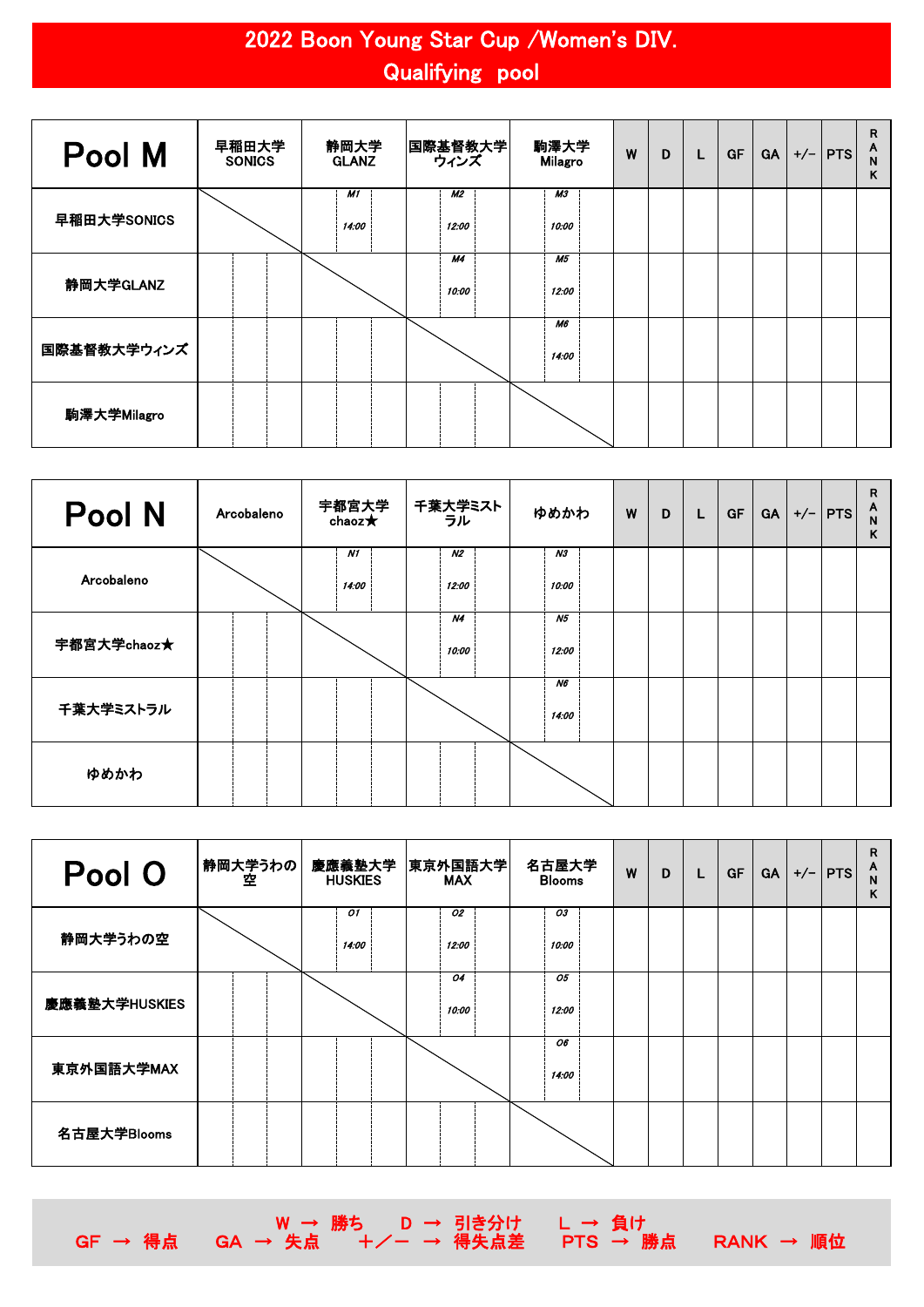## 2022 Boon Young Star Cup /Women's DIV. Qualifying pool

| Pool P                | 法政大学ASA-<br>MAC'S | 慶應義塾大学<br>Whitehorns | 筑波大学イン<br>バーハウス         | びわこ成蹊ス<br>ポーツ大学<br>Lakers | W | D | L | <b>GF</b> | <b>GA</b> | $+/-$   PTS | R<br>A<br>N<br>Κ |
|-----------------------|-------------------|----------------------|-------------------------|---------------------------|---|---|---|-----------|-----------|-------------|------------------|
| 法政大学ASA-MAC'S         |                   | P1<br>14:00          | <b>P2</b><br>12:00      | P3<br>10:00               |   |   |   |           |           |             |                  |
| 慶應義塾大学Whitehorns      |                   |                      | P <sub>4</sub><br>10:00 | P5<br>12:00               |   |   |   |           |           |             |                  |
| 筑波大学インバーハウス           |                   |                      |                         | P6<br>14:00               |   |   |   |           |           |             |                  |
| びわこ成蹊スポーツ大学<br>Lakers |                   |                      |                         |                           |   |   |   |           |           |             |                  |

| Pool Q          | 中京大学<br>NaughtyKids | 明治大学<br>Freegars   | 東京学芸大学<br><b>BIG APPLE</b> | W | D | L. | <b>GF</b> | <b>GA</b> | $+/-$   PTS | R<br>A<br>N<br>K |
|-----------------|---------------------|--------------------|----------------------------|---|---|----|-----------|-----------|-------------|------------------|
| 中京大学NaughtyKids |                     | <b>Q1</b><br>12:00 | Ο2<br>10:00                |   |   |    |           |           |             |                  |
| 明治大学Freegars    |                     |                    | 03<br>14:00                |   |   |    |           |           |             |                  |
| 東京学芸大学BIG APPLE |                     |                    |                            |   |   |    |           |           |             |                  |

| Pool R          | 東京都立大学<br><b>BUTTERFLY</b> | イアンフ        | 國學院大學トラ  関西外国語大学 <br><b>BeeTop</b> | W | D | <b>GF</b> | <b>GA</b> | $+/-$   PTS | R<br>A<br>N<br>Κ |
|-----------------|----------------------------|-------------|------------------------------------|---|---|-----------|-----------|-------------|------------------|
| 東京都立大学BUTTERFLY |                            | R1<br>12:00 | R2<br>10:00                        |   |   |           |           |             |                  |
| 國學院大學トライアンフ     |                            |             | R3<br>14:00                        |   |   |           |           |             |                  |
| 関西外国語大学BeeTop   |                            |             |                                    |   |   |           |           |             |                  |

|  |  |  | │W → 勝ち │ D → 引き分け │ L → 負け │ | GF → 得点 GA → 失点 +/- → 得失点差 PTS → 勝点 RANK → 順位 → |  |
|--|--|--|-------------------------------|-------------------------------------------------|--|
|--|--|--|-------------------------------|-------------------------------------------------|--|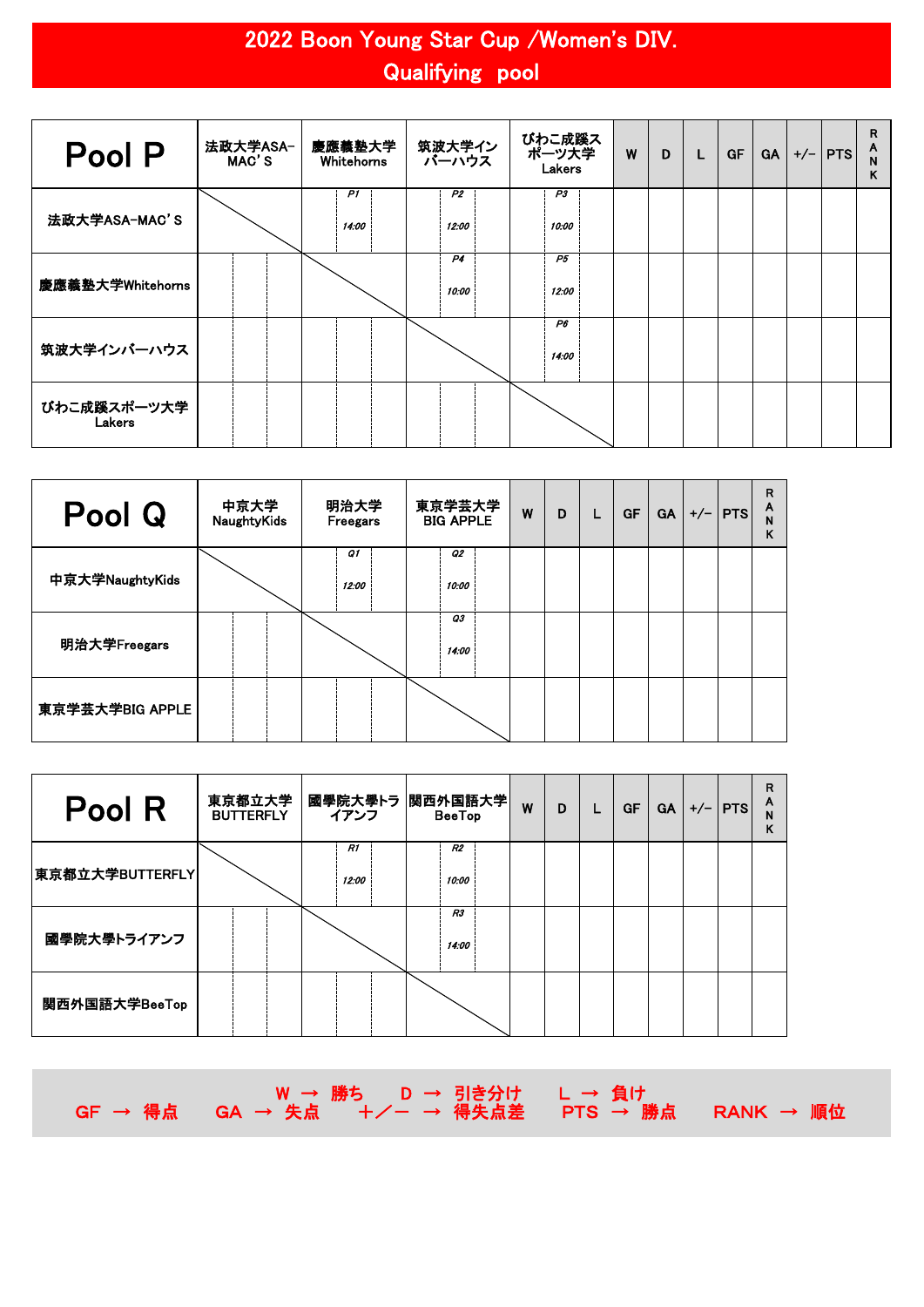|           |                         | 2022 Boon Young Star Cup / Women's DIV.<br><b>Temporary ranking</b> |            |       |    |    |                                           |
|-----------|-------------------------|---------------------------------------------------------------------|------------|-------|----|----|-------------------------------------------|
| Pool RANK |                         | <b>TEAM NAME</b>                                                    | <b>PTS</b> | $+/-$ | GF | GA | Temporary<br>ranking                      |
| Pool M    |                         |                                                                     |            |       |    |    |                                           |
| Pool N    | ${\sf R}$               |                                                                     |            |       |    |    |                                           |
| Pool O    | $\bf a$<br>$\mathsf n$  |                                                                     |            |       |    |    | $\mathbf{1}$<br>$\boldsymbol{\mathsf{s}}$ |
| Pool P    | $\mathbf k$             |                                                                     |            |       |    |    | $\bf 6$                                   |
| Pool Q    | 1                       |                                                                     |            |       |    |    |                                           |
| Pool R    |                         |                                                                     |            |       |    |    |                                           |
| Pool M    |                         |                                                                     |            |       |    |    |                                           |
| Pool N    | ${\sf R}$               |                                                                     |            |       |    |    | $\overline{7}$                            |
| Pool O    | $\bf a$<br>$\mathsf{n}$ |                                                                     |            |       |    |    | $\boldsymbol{\zeta}$                      |
| Pool P    | $\mathsf k$             |                                                                     |            |       |    |    | $\mathbf{1}$                              |
| Pool Q    | $\boldsymbol{2}$        |                                                                     |            |       |    |    | $\overline{\mathbf{c}}$                   |
| Pool R    |                         |                                                                     |            |       |    |    |                                           |
| Pool M    |                         |                                                                     |            |       |    |    |                                           |
| Pool N    | ${\sf R}$               |                                                                     |            |       |    |    | $\mathbf{1}$<br>$\mathbf{3}$              |
| Pool O    | $\bf a$<br>n            |                                                                     |            |       |    |    |                                           |
| Pool P    | $\mathsf k$             |                                                                     |            |       |    |    | $\pmb{\mathsf{s}}$                        |
| Pool Q    | $\mathbf 3$             |                                                                     |            |       |    |    | $\mathbf{1}$<br>$\pmb{8}$                 |
| Pool R    |                         |                                                                     |            |       |    |    |                                           |
| Pool M    | ${\sf R}$               |                                                                     |            |       |    |    | $\mathbf{1}$<br>$\boldsymbol{9}$          |
| Pool N    | a<br>$\mathsf n$        |                                                                     |            |       |    |    |                                           |
| Pool O    | $\mathsf k$             |                                                                     |            |       |    |    | $\mathsf{\mathsf{S}}$                     |
| Pool P    | $\boldsymbol{4}$        |                                                                     |            |       |    |    | $\overline{\mathbf{2}}$<br>$\bf{2}$       |

・Pool全試合結果を反映し、行った試合数で各ポイント(PTS・+/-・GF・GA)を割る。

・Pool内順位が同順位で決定する。

①:PTS(勝ち点)の多いチームを上位とする。

②:①で決定しない場合、+/-(得失点差)の多いチームを上位とする。

③:②で決定しない場合、GF(得点)の多いチームを上位とする。

④:③で決定しない場合、GA(失点)の少ないチームを上位とする。

⑤:④で決定しない場合、事務局の抽選で決定する。

注意:1チームが決定しても、前の決定方法に戻ることは致しません。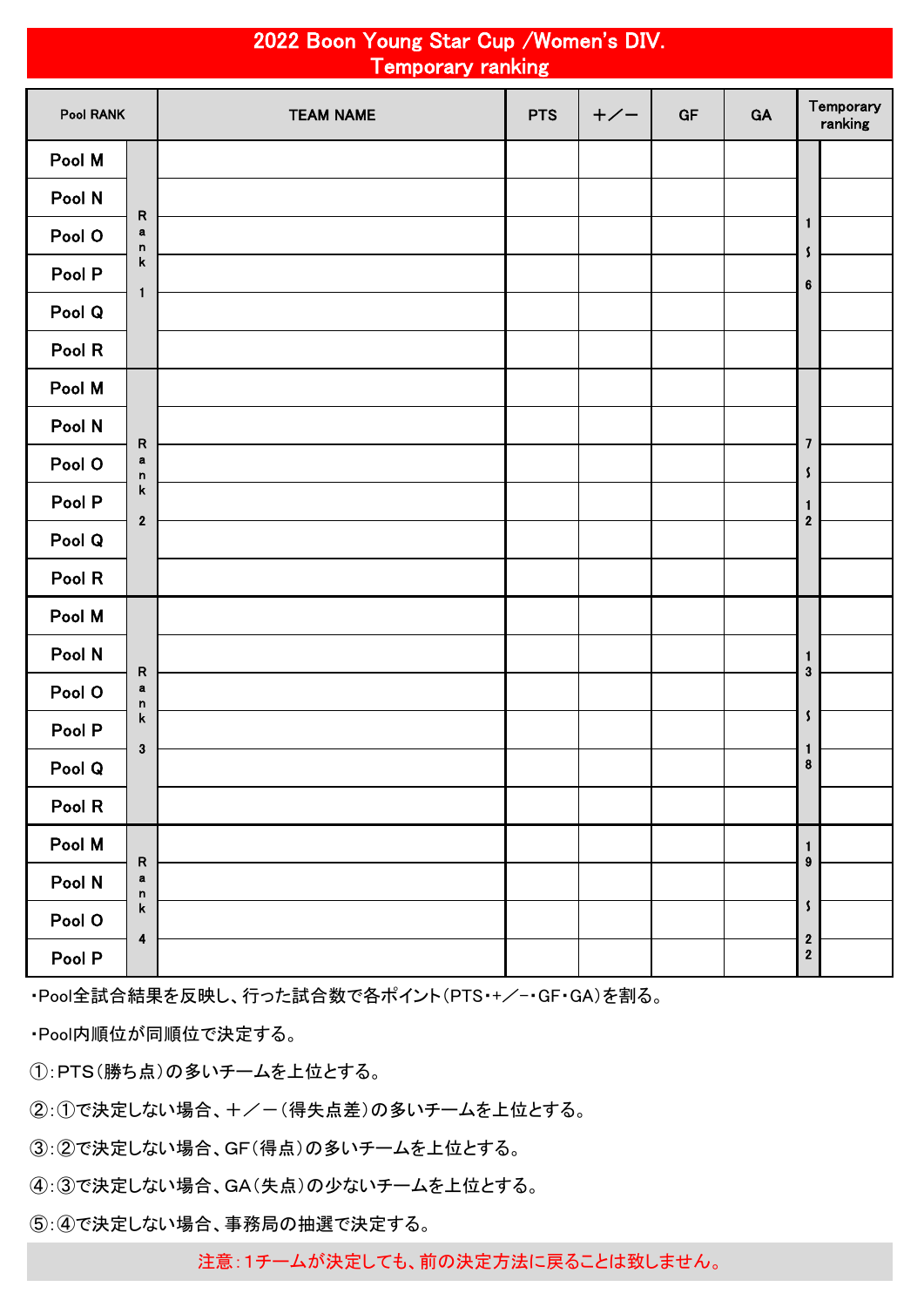

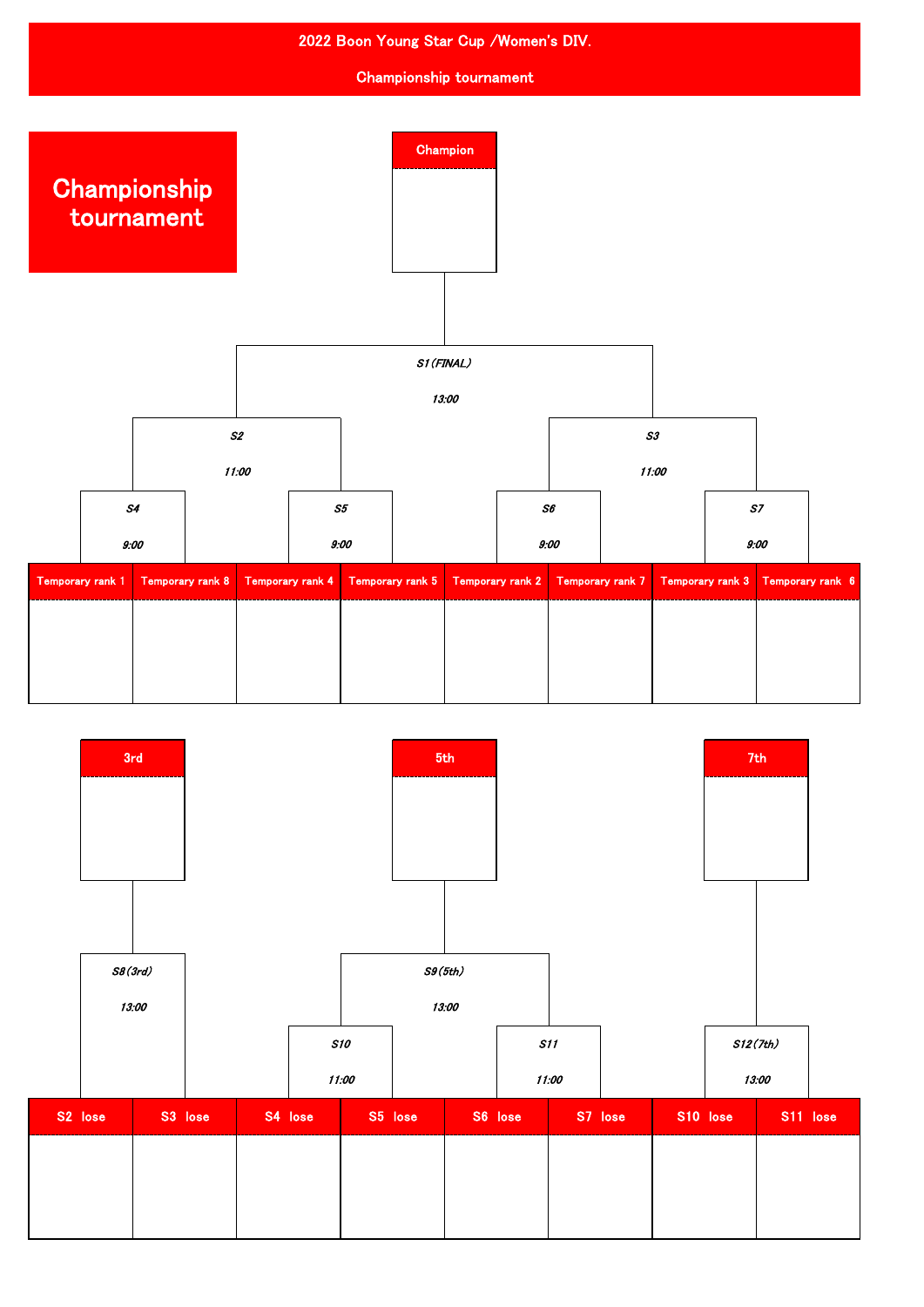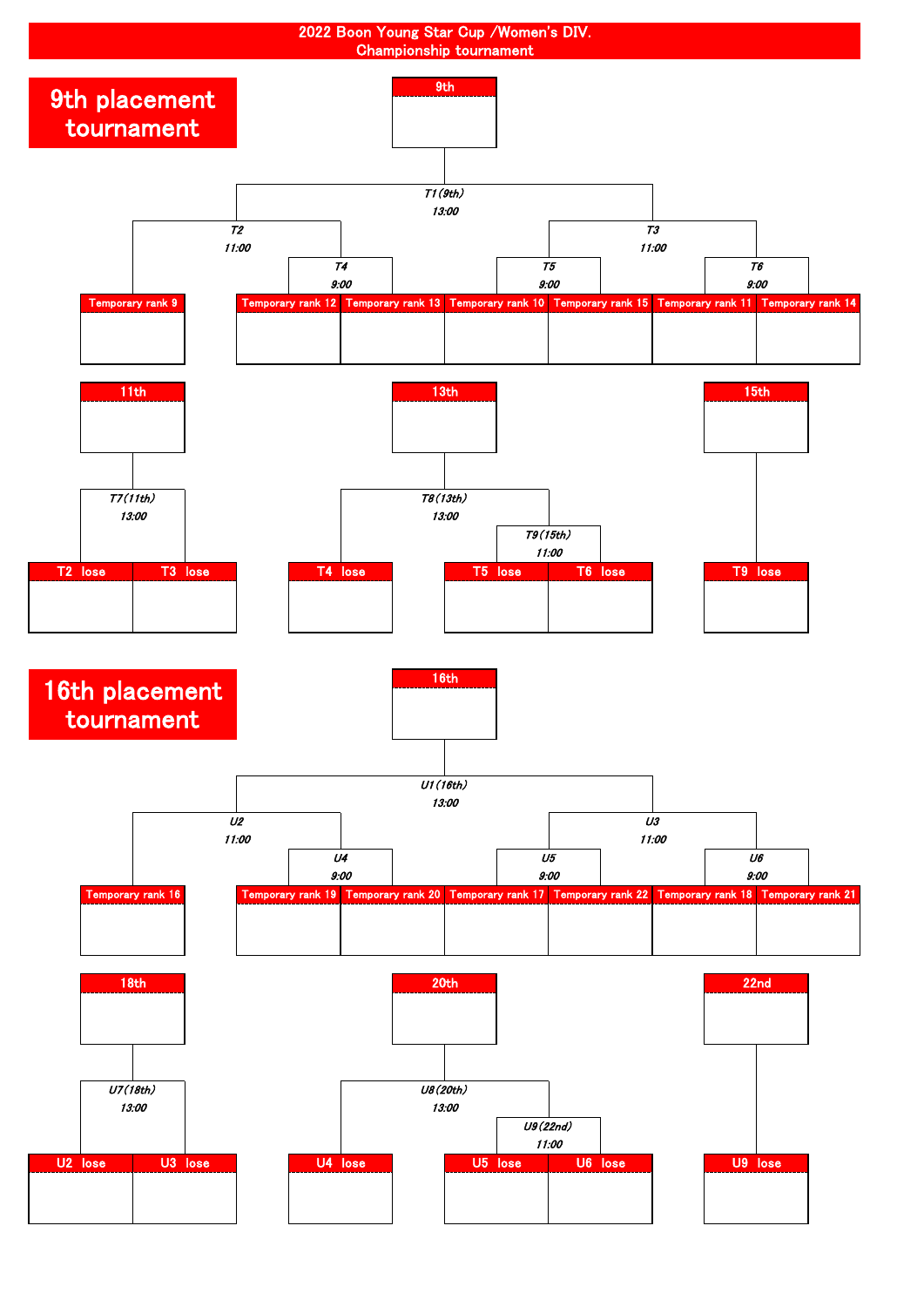## 2022 Boon Young Star Cup Schedule DAY1

|                 |       | Field 1                     | Field 2                    | Field 3                   | Field 4                  | Field 5                    | Field 6                    | Field 7                          |                |       | Field 8                          | Field 9                    | Field 10                   | Field 11          | Field 12                           | Field 13        | Field 14                   |
|-----------------|-------|-----------------------------|----------------------------|---------------------------|--------------------------|----------------------------|----------------------------|----------------------------------|----------------|-------|----------------------------------|----------------------------|----------------------------|-------------------|------------------------------------|-----------------|----------------------------|
|                 | 8:00  |                             |                            |                           | 受付(検温)                   |                            |                            |                                  |                | 8:00  |                                  |                            |                            | 受付(検温)            |                                    |                 |                            |
|                 |       | Pool M                      | Pool M                     | Pool N                    | Pool N                   | Pool O                     | Pool O                     | Pool P                           |                |       | Pool P                           | Pool Q                     | Pool R                     |                   |                                    |                 |                            |
|                 |       | 早稲田大学<br><b>SONICS</b>      | 静岡大学<br><b>GLANZ</b>       | Arcobaleno                | 宇都宮大学<br>chaoz $\star$   | 静岡大学うわ<br>の空               | 慶應義塾大学<br><b>HUSKIES</b>   | 法政大学ASA<br>MAC'S                 |                |       | 慶應義塾大学<br>Whitehorns             | 中京大学<br>NaughtyKids        | 東京都立大学<br><b>BUTTERFLY</b> |                   |                                    |                 |                            |
|                 | 10:00 | M <sub>3</sub>              | M4                         | N <sub>3</sub>            | N <sub>4</sub>           | 03                         | 04                         | P3                               | 1.             | 10:00 | P4                               | Q2                         | R2                         |                   |                                    |                 |                            |
|                 |       | Pool M                      | Pool M                     | Pool N                    | Pool N                   | Pool O                     | Pool O                     | Pool P                           |                |       | Pool P                           | Pool Q                     | Pool R                     |                   |                                    |                 |                            |
|                 |       | 駒澤大学<br>Milagro             | 国際基督教大<br>学ウィンズ            | ゆめかわ                      | 千葉大学ミスト<br>ラル            | 名古屋大学<br><b>Blooms</b>     | 東京外国語大<br>学MAX             | びわこ成蹊ス<br>ポーツ大学<br>Lakers        |                |       | 筑波大学イン<br>バーハウス                  | 東京学芸大学<br><b>BIG APPLE</b> | 関西外国語大<br>学BeeTop          |                   |                                    |                 |                            |
|                 |       | Pool A                      | Pool A                     | Pool B                    | Pool B                   | Pool C                     | Pool C                     | Pool D                           |                |       | Pool D                           | Pool E                     | Pool E                     | Pool F            | Pool F                             | Pool G          | Pool H                     |
|                 |       | 早稲田大学<br><b>SONICS</b>      | 日本大学<br>Hummingbirds       | 静岡大学<br><b>GLANZ</b>      | <b>TRIUMPH(トリ</b><br>ンプ) | 中京大学<br><b>FLIPPERS</b>    | 東京都立大学<br><b>Butterfly</b> | 慶應義塾大学<br>Huskies                |                |       | 静岡大学うわ<br>の空                     | 信州大学<br><b>LOOSE</b>       | 法政大学ASA-<br><b>MACS</b>    | 明治大学フリー<br>フライヤーズ | <b>Bays</b>                        | 千葉大学<br>Mistral | 名古屋大学<br><b>Blooms</b>     |
| $\overline{2}$  | 11:00 | A3                          | A4                         | B3                        | <b>B4</b>                | C3                         | C4                         | D <sub>3</sub>                   | 2 <sub>1</sub> | 11:00 | D4                               | E3                         | E4                         | F3                | F4                                 | G2              | H2                         |
|                 |       | Pool A                      | Pool A                     | Pool B                    | Pool B                   | Pool C                     | Pool C                     | Pool D                           |                |       | Pool D                           | Pool E                     | Pool E                     | Pool F            | Pool F                             | Pool G          | Pool H                     |
|                 |       | びわこ成蹊ス<br>ポーツ大学<br>Lakers   | 東京学芸大学<br><b>BIG APPLE</b> | 京都大学<br><b>BREEZE</b>     | 駒澤大学<br>Milagro          | 静岡県立大学<br>Arcobaleno       | 学習院大学ER                    | 國學院大學<br><b>TRIUMPH</b><br>YOUTH |                |       | 信州大学<br><b>LOOSE B</b>           | 一橋大学UFO                    | 横浜国立大学<br><b>COUGARS</b>   | マック真っ暗            | 龍谷大学ROC-<br>A-AIR                  | 東京外国語大<br>学MAX  | 東洋大学<br><b>JAVELINAUTS</b> |
|                 |       | Pool M                      | Pool M                     | Pool N                    | Pool N                   | Pool O                     | Pool O                     | Pool P                           |                |       | Pool P                           | Pool Q                     | Pool R                     |                   |                                    |                 |                            |
|                 |       | 早稲田大学<br><b>SONICS</b>      | 静岡大学<br><b>GLANZ</b>       | Arcobaleno                | 宇都宮大学<br>chaoz $\star$   | 静岡大学うわ<br>の空               | 慶應義塾大学<br><b>HUSKIES</b>   | 法政大学ASA<br>MAC'S                 |                |       | 慶應義塾大学<br>Whitehorns             | 中京大学<br>NaughtyKids        | 東京都立大学<br><b>BUTTERFLY</b> |                   |                                    |                 |                            |
| 3               | 12:00 | M <sub>2</sub>              | M5                         | N <sub>2</sub>            | N <sub>5</sub>           | 02                         | 05                         | P2                               | 3              | 12:00 | P5                               | Q1                         | R1                         |                   |                                    |                 |                            |
|                 |       | Pool M                      | Pool M                     | Pool N                    | Pool N                   | Pool O                     | Pool O                     | Pool P                           |                |       | Pool P                           | Pool Q                     | Pool R                     |                   |                                    |                 |                            |
|                 |       | 国際基督教大<br>学ウィンズ             | 胸澤大学<br>Milagro            | 千葉大学ミスト<br>ラル             | ゆめかわ                     | 東京外国語大<br>学MAX             | 名古屋大学<br><b>Blooms</b>     | 筑波大学イン<br>バーハウス                  |                |       | びわこ成蹊ス<br>ポーツ大学<br>Lakers        | 明治大学<br><b>Freegars</b>    | 國學院大學トラ<br>イアンフ            |                   |                                    |                 |                            |
|                 |       | Pool A                      | Pool A                     | Pool B                    | Pool B                   | Pool C                     | Pool C                     | Pool D                           |                |       | Pool D                           | Pool E                     | Pool E                     | Pool F            | Pool F                             | Pool G          | Pool H                     |
|                 |       | 早稲田大学<br><b>SONICS</b>      | 日本大学<br>Hummingbirds       | 静岡大学<br><b>GLANZ</b>      | <b>TRIUMPH(トリ</b><br>ンブ) | 中京大学<br><b>FLIPPERS</b>    | 東京都立大学<br><b>Butterfly</b> | 慶應義塾大学<br><b>Huskies</b>         |                |       | 静岡大学うわ<br>の空                     | 信州大学<br><b>LOOSE</b>       | 法政大学ASA-<br><b>MACS</b>    | 明治大学フリー<br>フライヤーズ | Bavs                               | 千葉大学<br>Mistral | 名古屋大学<br><b>Blooms</b>     |
|                 | 13:00 | A2                          | A5                         | B2                        | <b>B5</b>                | C2                         | C <sub>5</sub>             | D2                               |                | 13:00 | D5                               | E2                         | E5                         | F2                | F5                                 | G1              | H1                         |
|                 |       | Pool A                      | Pool A                     | Pool B                    | Pool B                   | Pool C                     | Pool C                     | Pool D                           |                |       | Pool D                           | Pool E                     | Pool E                     | Pool F            | Pool F                             | Pool G          | Pool H                     |
|                 |       | 東京学芸大学<br><b>BIG APPLE</b>  | びわこ成蹊ス<br>ポーツ大学<br>Lakers  | 駒澤大学<br>Milagro           | 京都大学<br><b>BREEZE</b>    | 学習院大学ER                    | 静岡県立大学<br>Arcobaleno       | 信州大学<br><b>LOOSE B</b>           |                |       | 國學院大學<br><b>TRIUMPH</b><br>YOUTH | 横浜国立大学<br><b>COUGARS</b>   | <b>-橋大学UFO</b>             | 龍谷大学ROC-<br>A-AIR | マック真っ暗                             | 神戸大学ビー<br>フリー   | 筑波大学<br><b>INVERHOUSE</b>  |
|                 |       | Pool M                      | Pool M                     | Pool N                    | Pool N                   | Pool O                     | Pool O                     | Pool P                           |                |       | Pool P                           | Pool Q                     | Pool R                     |                   |                                    |                 |                            |
|                 |       | 早稲田大学<br><b>SONICS</b>      | 国際基督教大<br>学ウィンズ            | Arcobaleno                | 千葉大学ミスト<br>ラル            | 静岡大学うわ<br>の空               | 東京外国語大<br>学MAX             | 法政大学ASA-<br>MAC'S                |                |       | 筑波大学イン<br>バーハウス                  | 明治大学<br>Freegars           | 國學院大學トラ<br>イアンフ            |                   |                                    |                 |                            |
| $5\phantom{.0}$ | 14:00 | M1                          | M6                         | N1                        | N6                       | 01                         | 06                         | P <sub>1</sub>                   | 5              | 14:00 | P6                               | Q3                         | R3                         |                   |                                    |                 |                            |
|                 |       | Pool M                      | Pool M                     | Pool N                    | Pool N                   | Pool O                     | Pool O                     | Pool P                           |                |       | Pool P                           | Pool Q                     | Pool R                     |                   |                                    |                 |                            |
|                 |       | 静岡大学<br><b>GLANZ</b>        | 胸澤大学<br><b>Milagro</b>     | 宇都宮大学<br>chaoz $\bigstar$ | ゆめかわ                     | 慶應義塾大学<br><b>HUSKIES</b>   | 名古屋大学<br><b>Blooms</b>     | 慶應義塾大学<br>Whitehorns             |                |       | びわこ成蹊ス<br>ポーツ大学<br>Lakers        | 東京学芸大学<br><b>BIG APPLE</b> | 関西外国語大<br>学BeeTop          |                   |                                    |                 |                            |
|                 |       | Pool A                      | Pool A                     | Pool B                    | Pool B                   | Pool C                     | Pool C                     | Pool D                           |                |       | Pool D                           | Pool E                     | Pool E                     | Pool F            | Pool F                             | Pool G          | Pool H                     |
|                 |       | 早稲田大学<br><b>SONICS</b>      | 東京学芸大学<br><b>BIG APPLE</b> | 静岡大学<br><b>GLANZ</b>      | 駒澤大学<br>Milagro          | 中京大学<br><b>FLIPPERS</b>    | 学習院大学ER                    | 慶應義塾大学<br><b>Huskies</b>         |                |       | 信州大学<br><b>LOOSE B</b>           | 信州大学<br><b>LOOSE</b>       | <b>COUGARS</b>             | フライヤーズ            | 横浜国立大学  明治大学フリー 龍谷大学ROC- <br>A-AIR | 神戸大学ビー<br>フリー   | 筑波大学<br>INVERHOUSE         |
| 6               | 15:00 | A1                          | A6                         | <b>B1</b>                 | B6                       | CI                         | C6                         | D1.                              | 6.             | 15:00 | D <sub>6</sub>                   | E1                         | E <sub>6</sub>             | F1                | F <sub>6</sub>                     | G3              | H <sub>3</sub>             |
|                 |       | Pool A                      | Pool A                     | Pool B                    | Pool B                   | Pool C                     | Pool C                     | Pool D                           |                |       | Pool D                           | Pool E                     | Pool E                     | Pool F            | Pool F                             | Pool G          | Pool H                     |
|                 |       | 日本大学<br><b>Hummingbirds</b> | びわこ成蹊ス<br>ポーツ大学<br>Lakers  | TRIUMPH(トリ<br>ンブ)         | 京都大学<br><b>BREEZE</b>    | 東京都立大学<br><b>Butterfly</b> | 静岡県立大学<br>Arcobaleno       | 静岡大学うわ<br>の空                     |                |       | 國學院大學<br><b>TRIUMPH</b><br>YOUTH | 法政大学ASA-<br><b>MACS</b>    | 一橋大学UFO                    | Bays              | マック真っ暗                             | 東京外国語大<br>学MAX  | 東洋大学<br><b>JAVELINAUTS</b> |